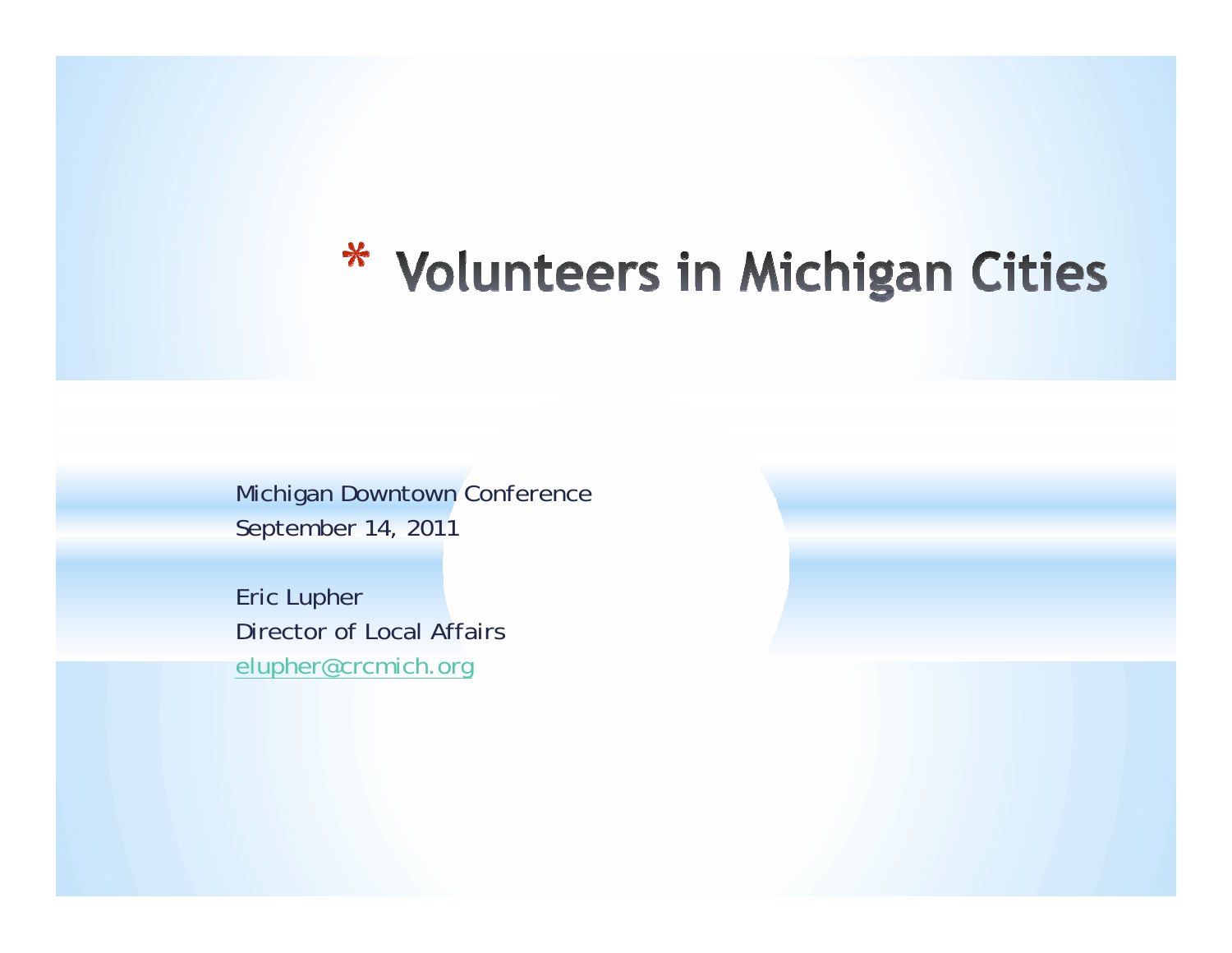### \* Citizens Research Council of Michigan

- \*Founded in 1916
- $\ast$ Statewide
- \*Nonpartisan
- \*Private not-for-profit
- \* Promotes sound policy for state and local governments through factual research
- \* Relies on charitable contributions from Michigan foundations, businesses, organizations, and individuals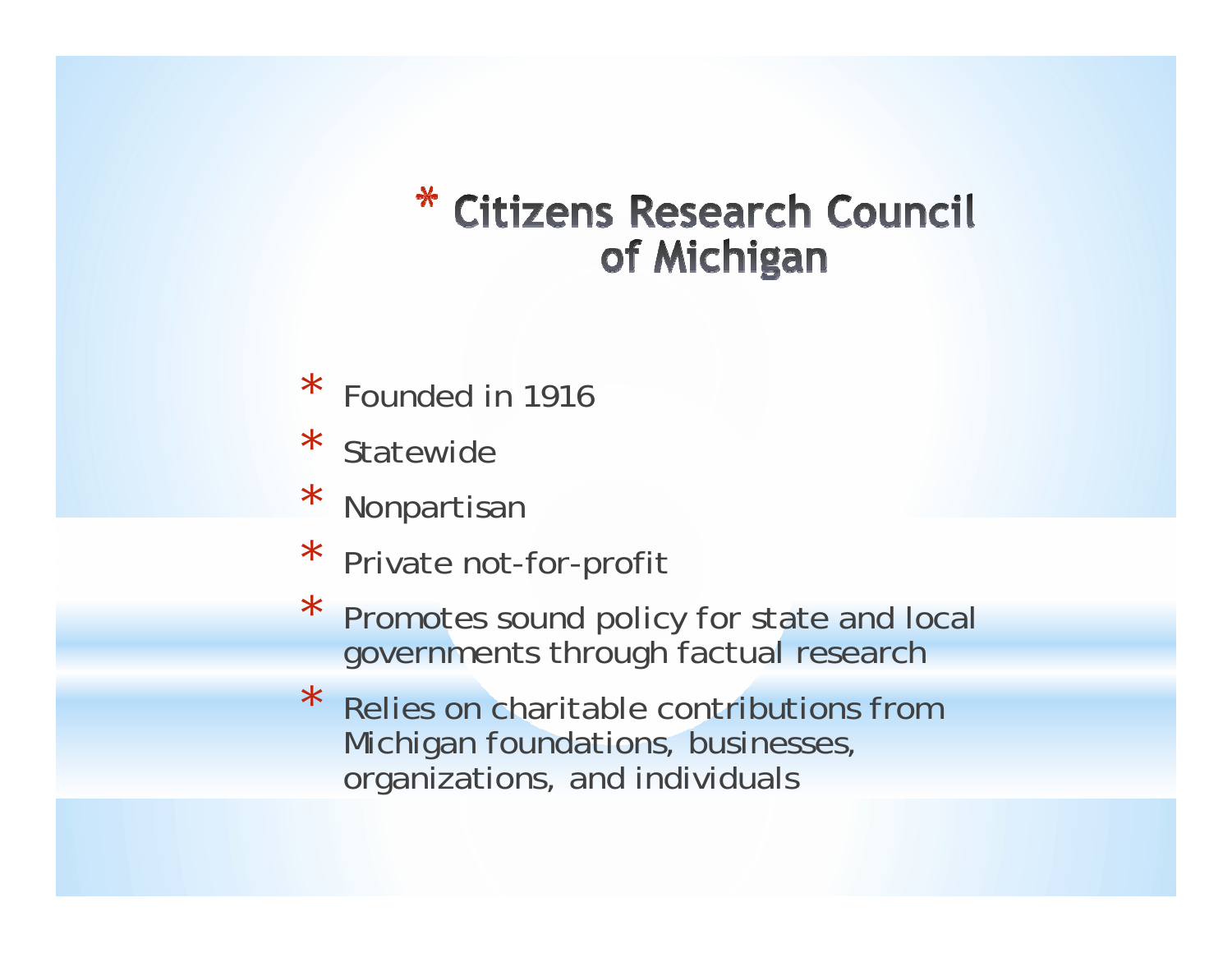\*Where we've been

\*Current condition of economy for local governments

\*What does this mean for local governments?

\*DDAs/Economic Development

\*Need for volunteers

## \*Today's Agenda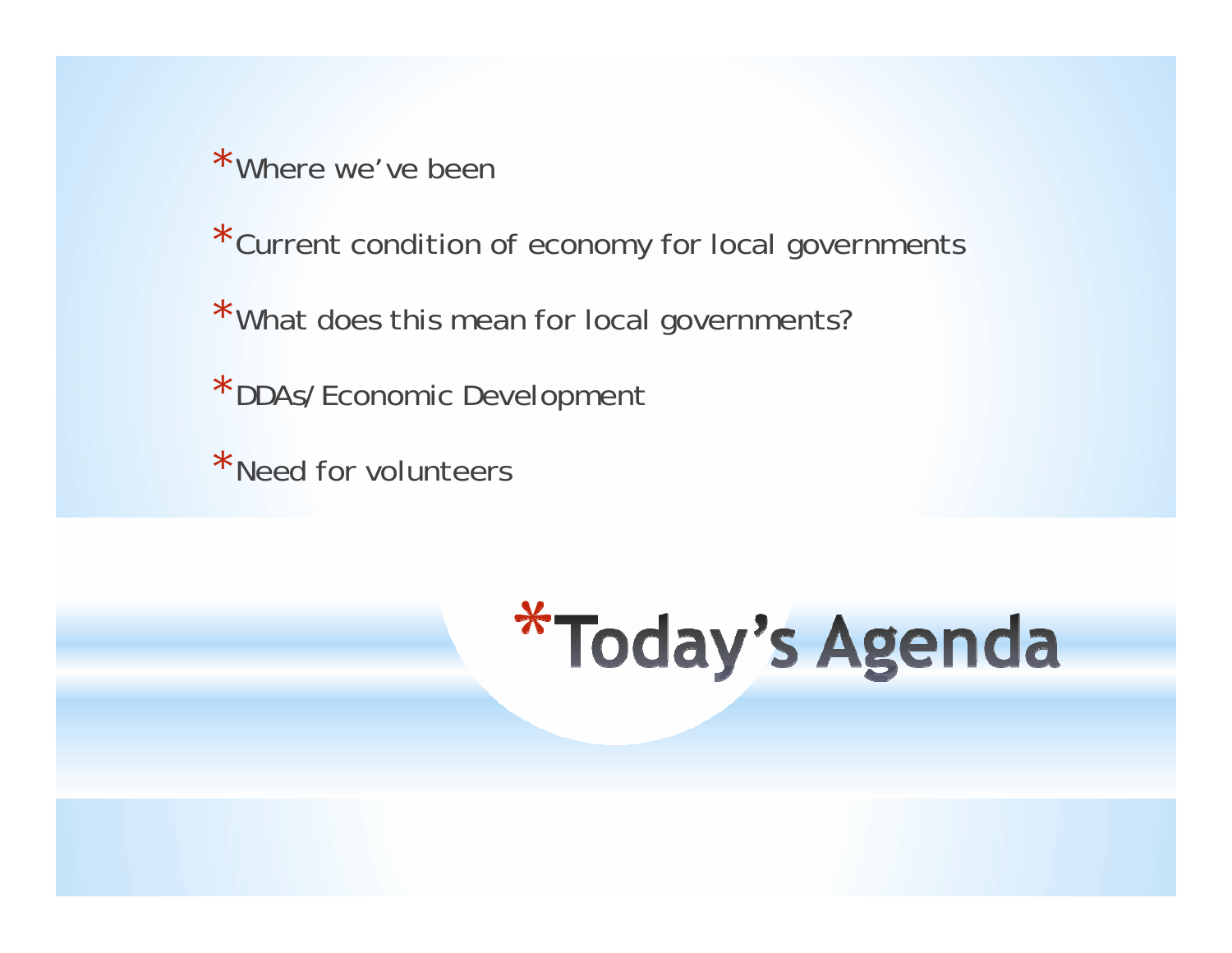# \*Michigan's Prolonged **Recession**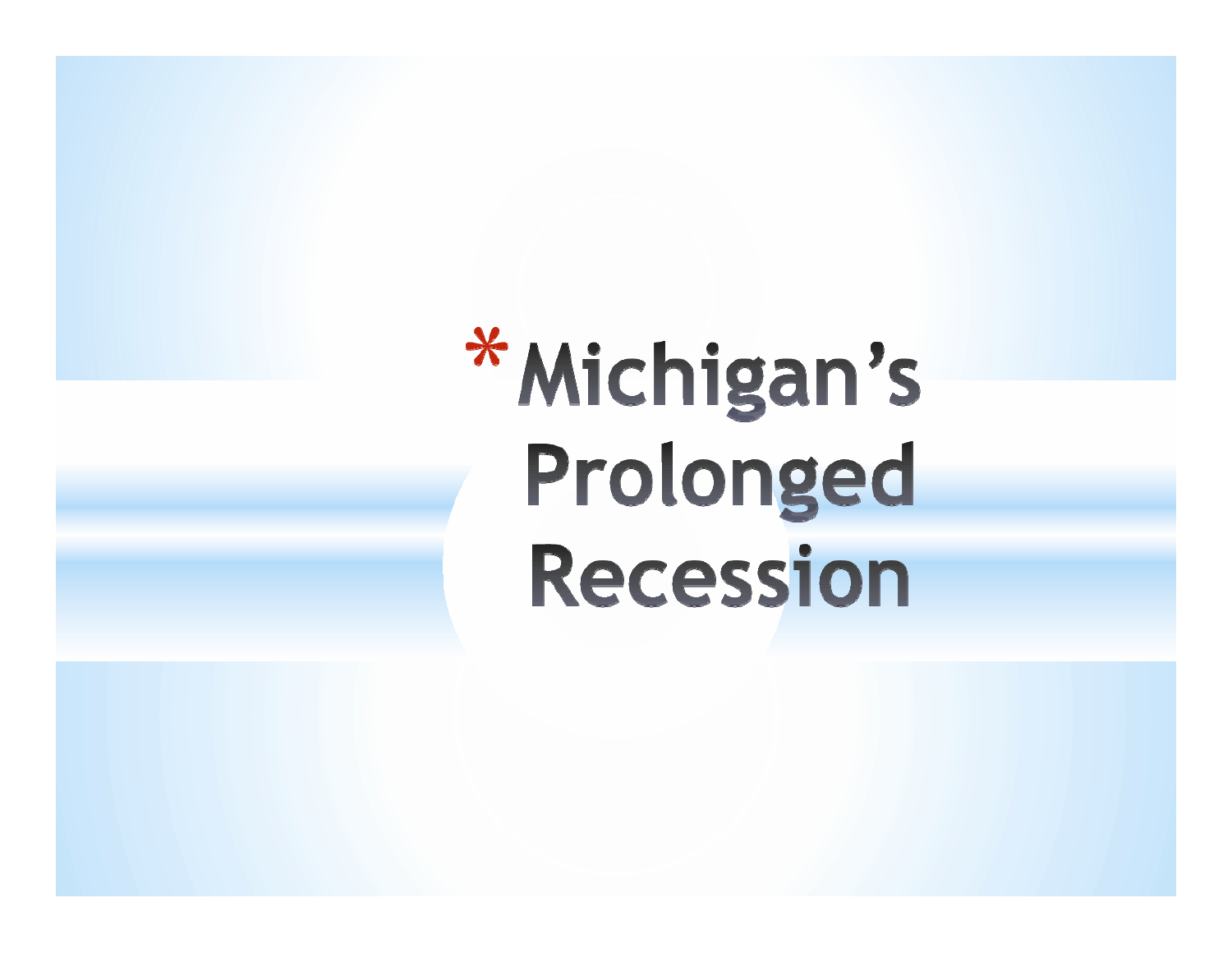### \* The Last Decade was an **Economic Disaster for Michigan**

|                             | <b>Growth 2000 to 2010</b> |                 | <b>Michigan</b> |
|-----------------------------|----------------------------|-----------------|-----------------|
|                             | <u>U.S.</u>                | <u>Michigan</u> | Rank            |
| Population                  | 9.5%                       | $-0.2%$         | 51              |
| Real Per Capita GDP*        | 6.7%                       | $-6.4%$         | 50              |
| Employment                  | $-1.5%$                    | $-17.4%$        | 51              |
| Real Per Capita<br>Income** | 5.7%                       | $-4.4\%$        | 50              |

\*Georgia is 51st with a decline of 6.7%. \*\*Nevada is 51st with a real decline of 5.7%Source: BEA and CRC calculations.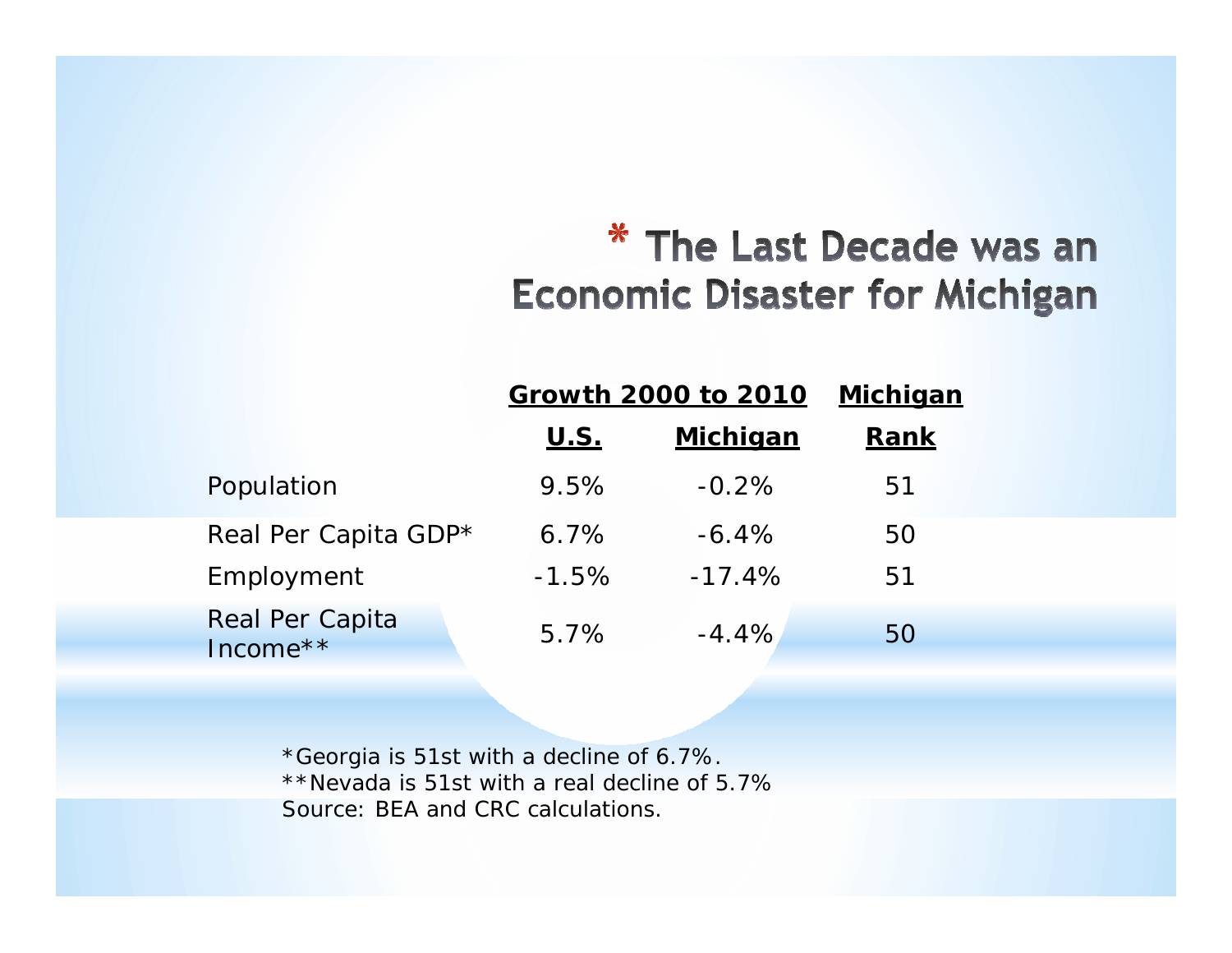#### **Big 3 Market Share Plummets**

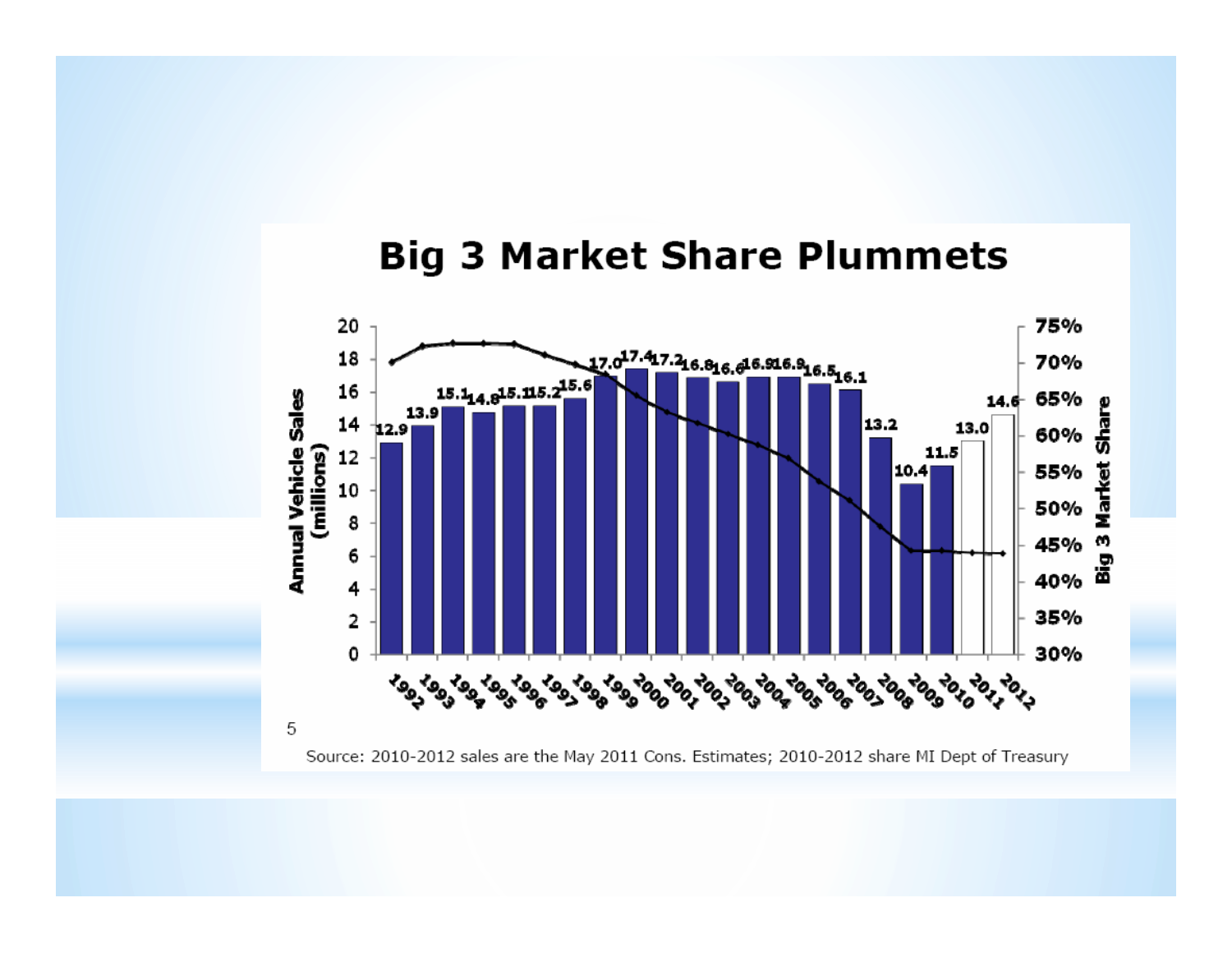#### 2 in 3 Auto Jobs Lost

Michigan Transportation Equipment Employment (In Thousands)



Source: Bureau of Labor Statistics. 2011-2012 estimates are the May Consensus estimates.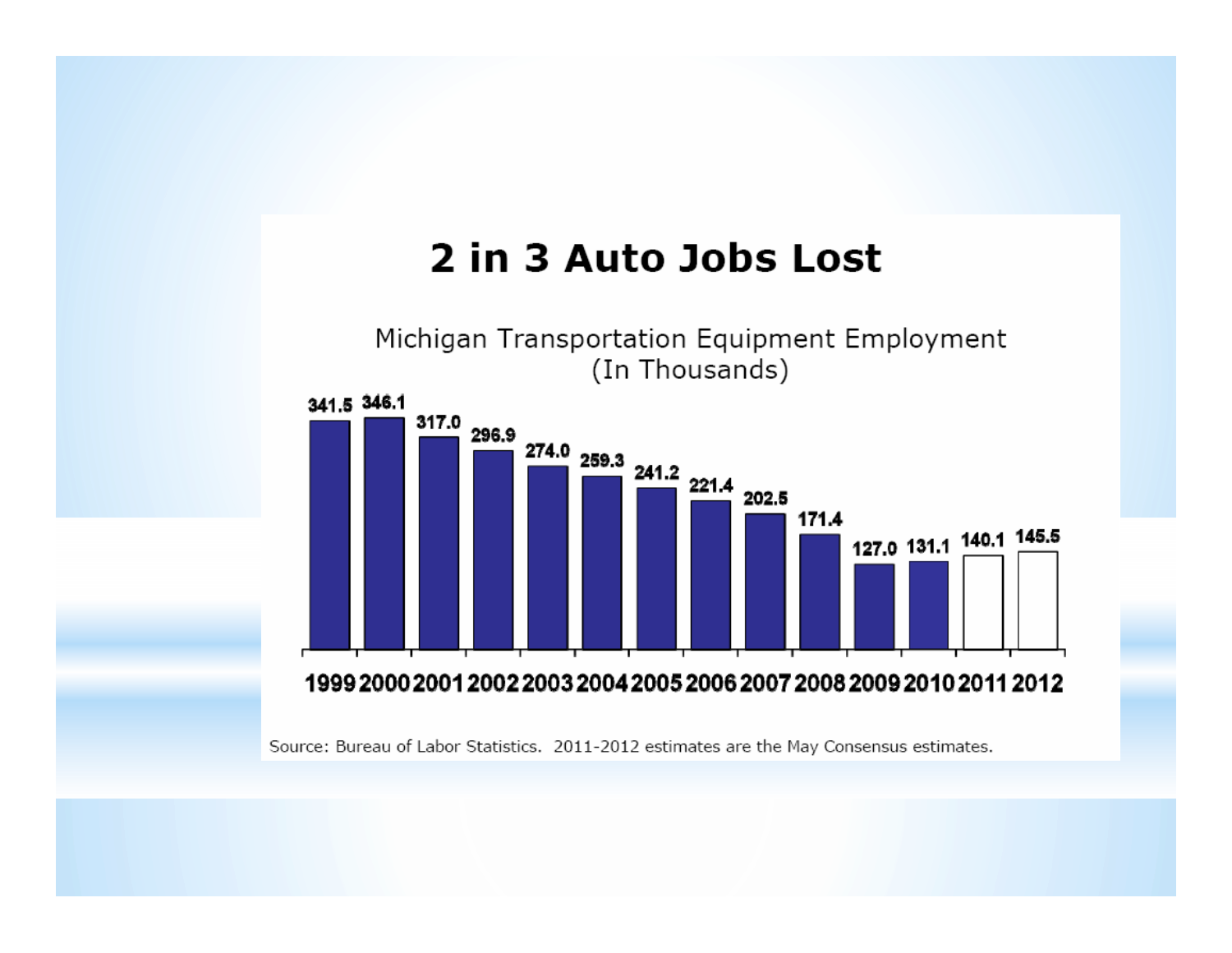### **Michigan Employment Fell** For 10 Straight Years

Annual Change in Wage and Salary Employment (000)



Source: Bureau of Labor Statistics and CRC calculations. FY 2011 and FY 2012 are the May 2011 Consensus totals.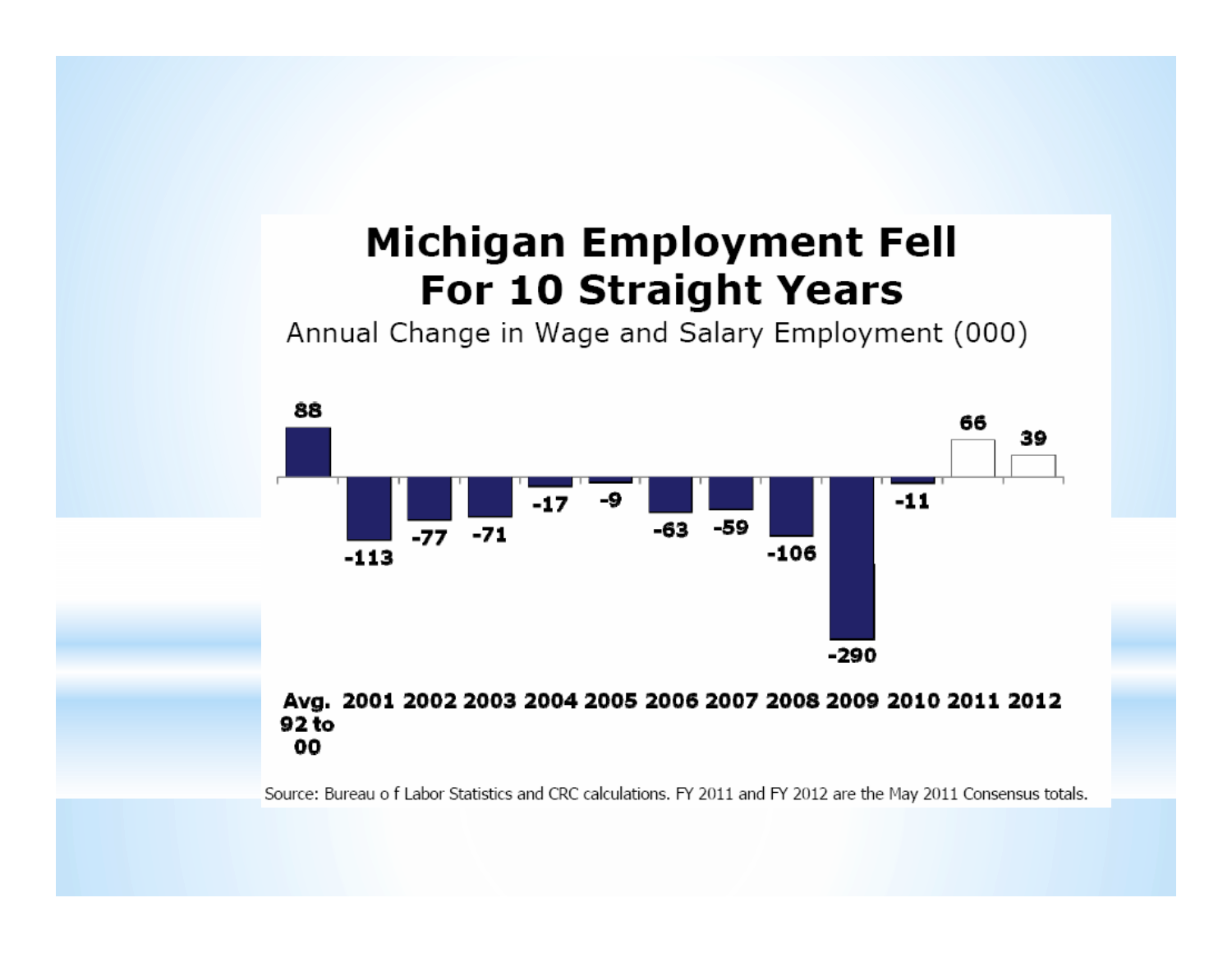## **\*Real Estate Markets**



Source: *Bypassing the Bust: The Stability of Upstate New York's Housing Markets during the Recession*, Abel & Deitz, Federal Reserve Bank of New York, Current Issues in Economics and Finance, Vol. 16, No. 3, Mar. 2010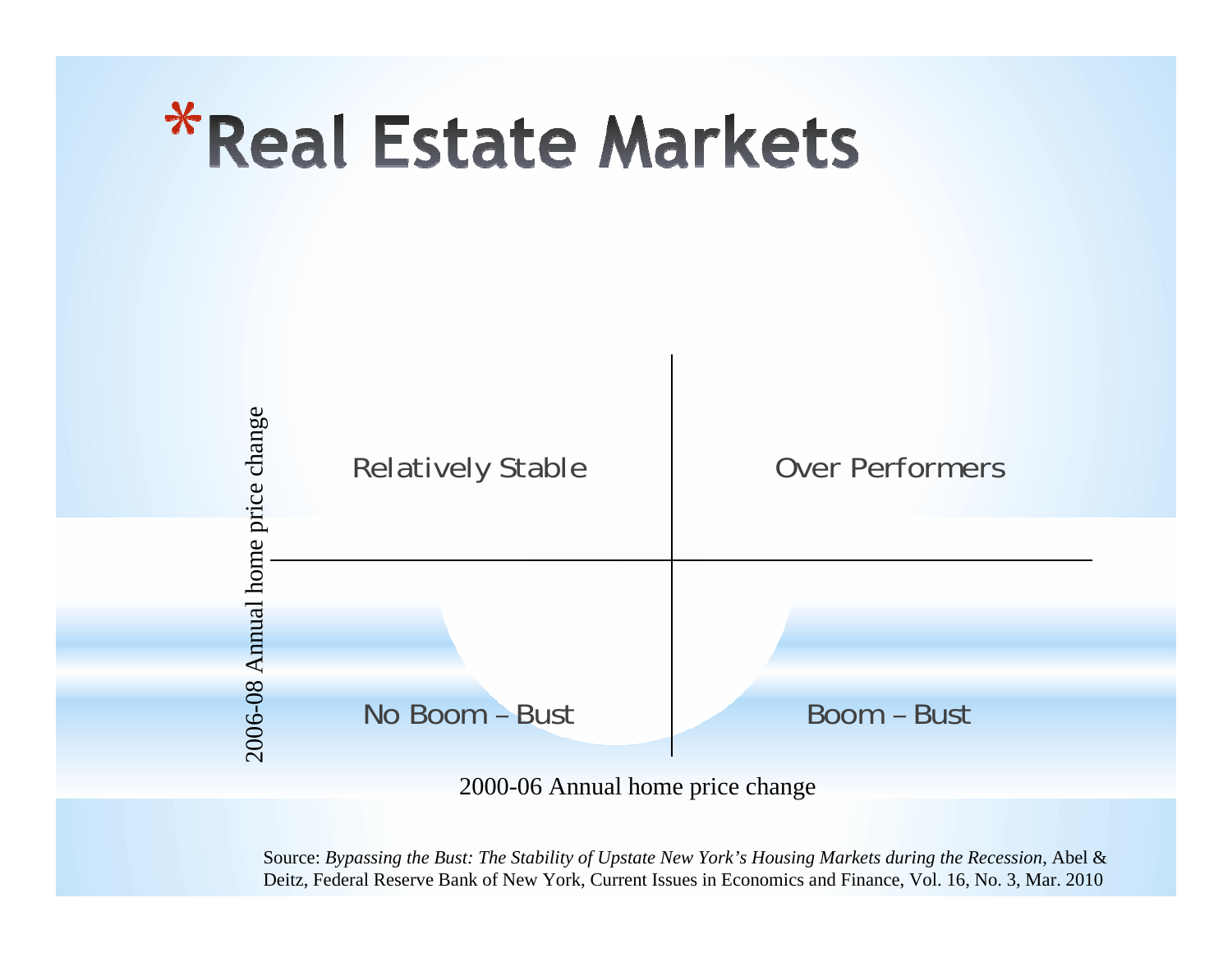

Source: CoreLogic Home Price Index.

\* Housing Markets in Urban Areas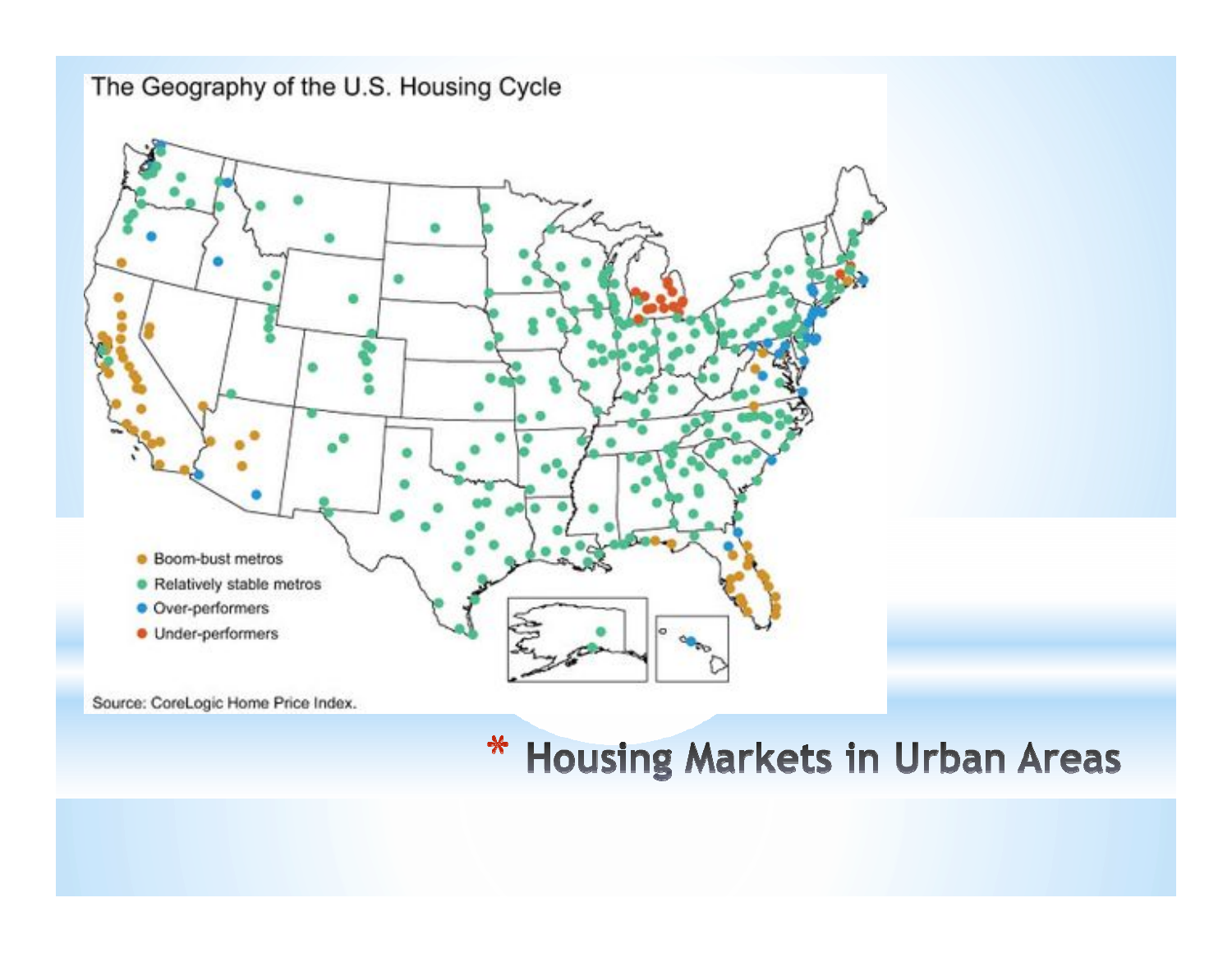# \*Local Government Revenues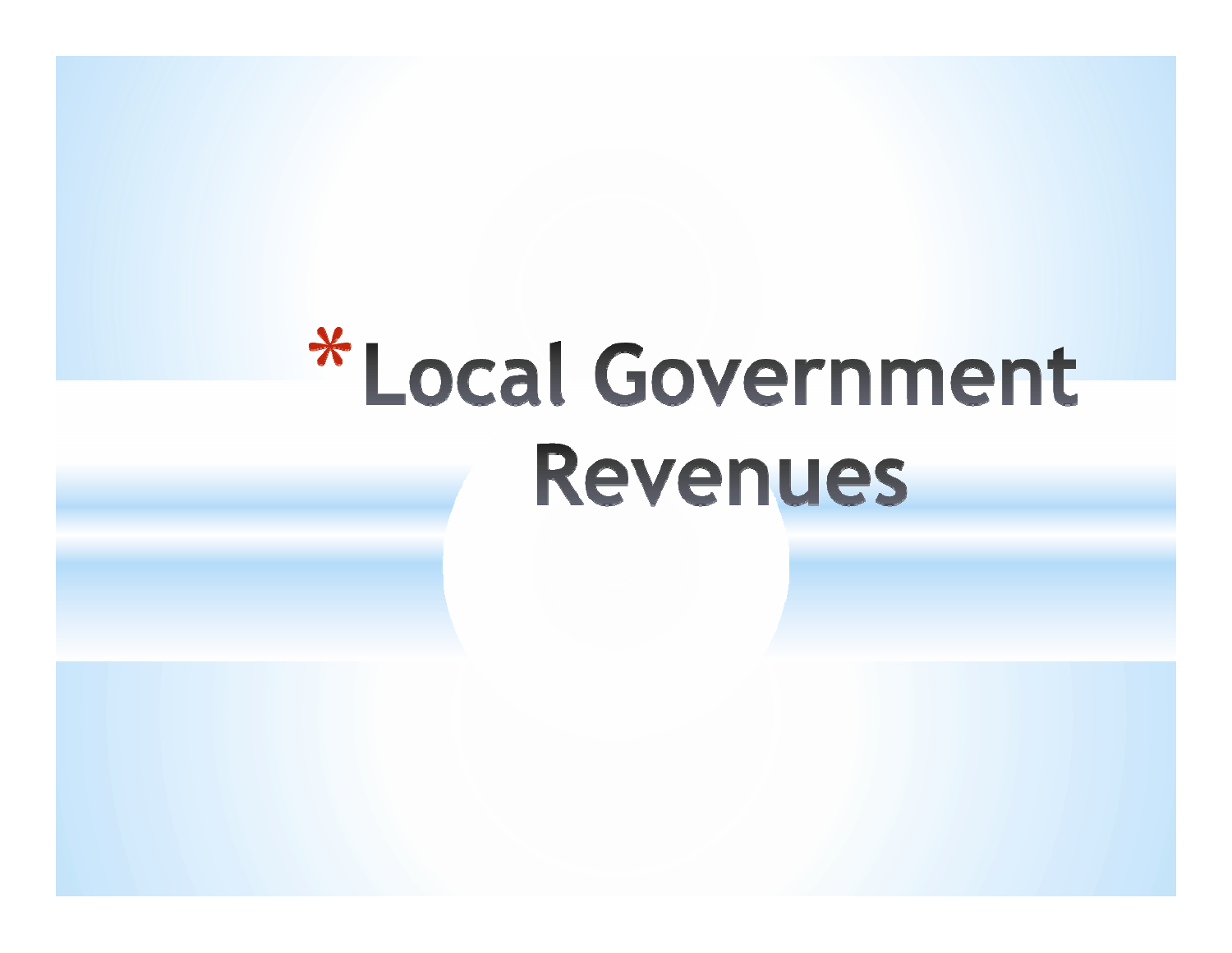# \*Prolonged Recovery

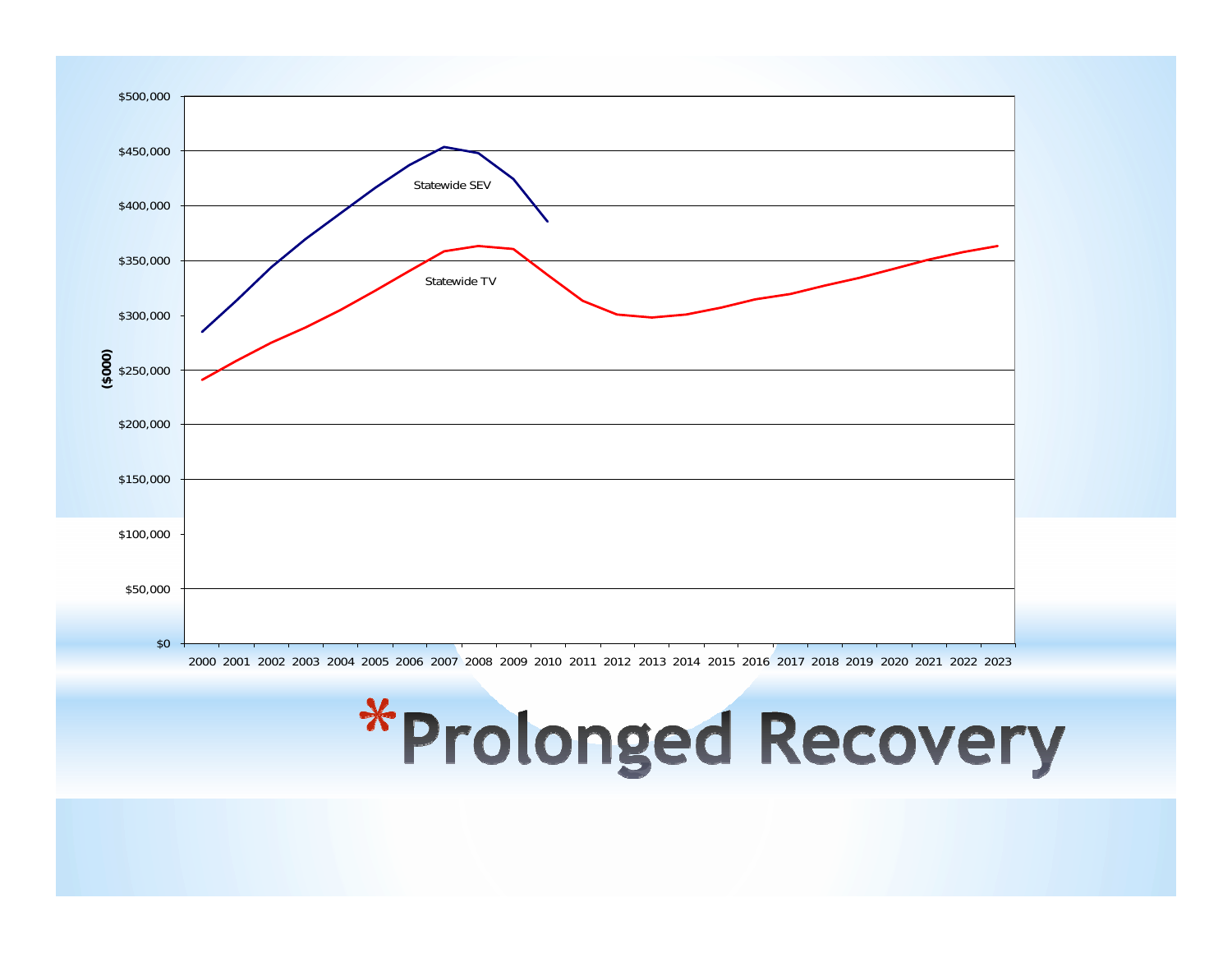

## \*Decline in Property Tax Base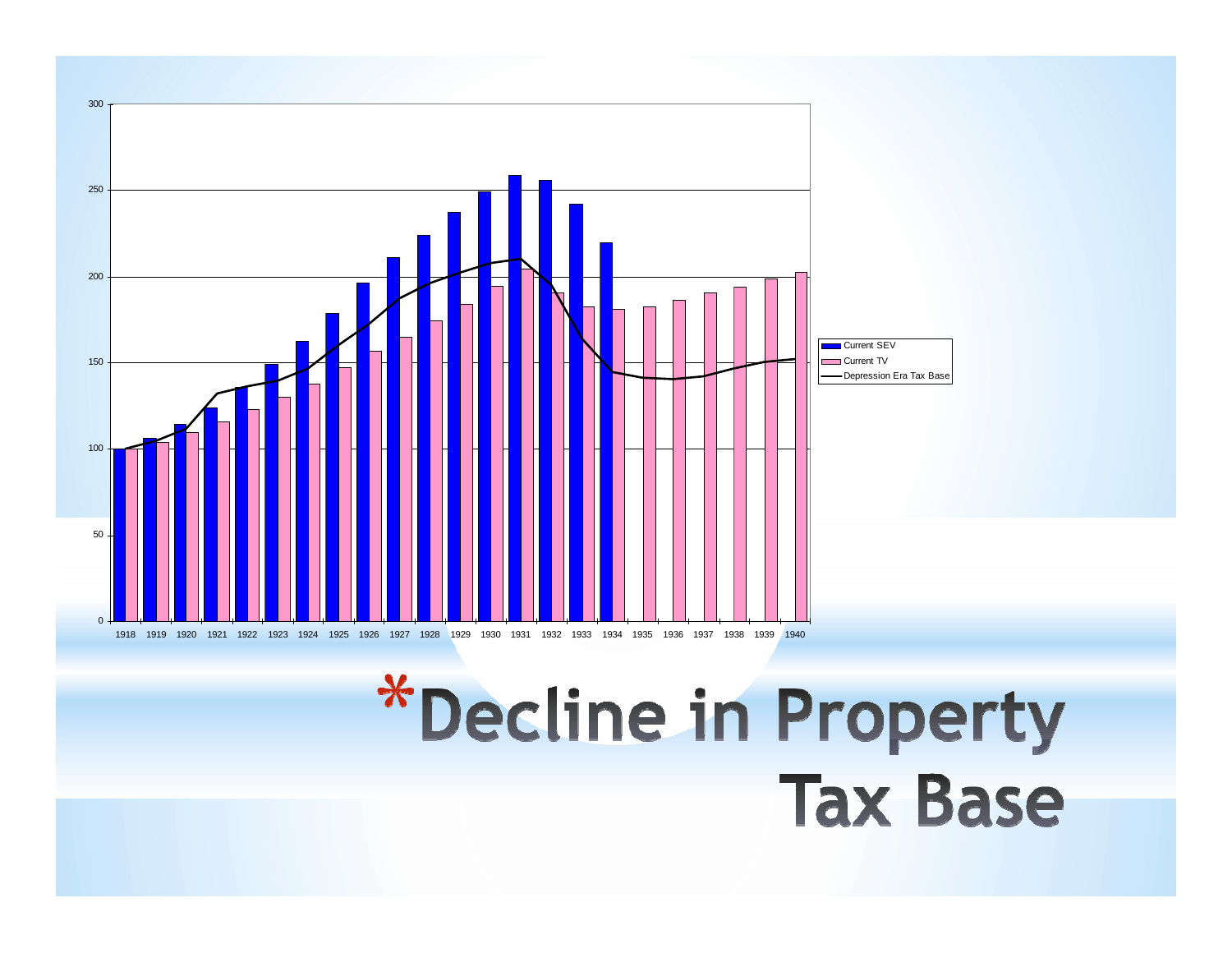



### \* State and City Income Tax Revenues, 1996 - 2009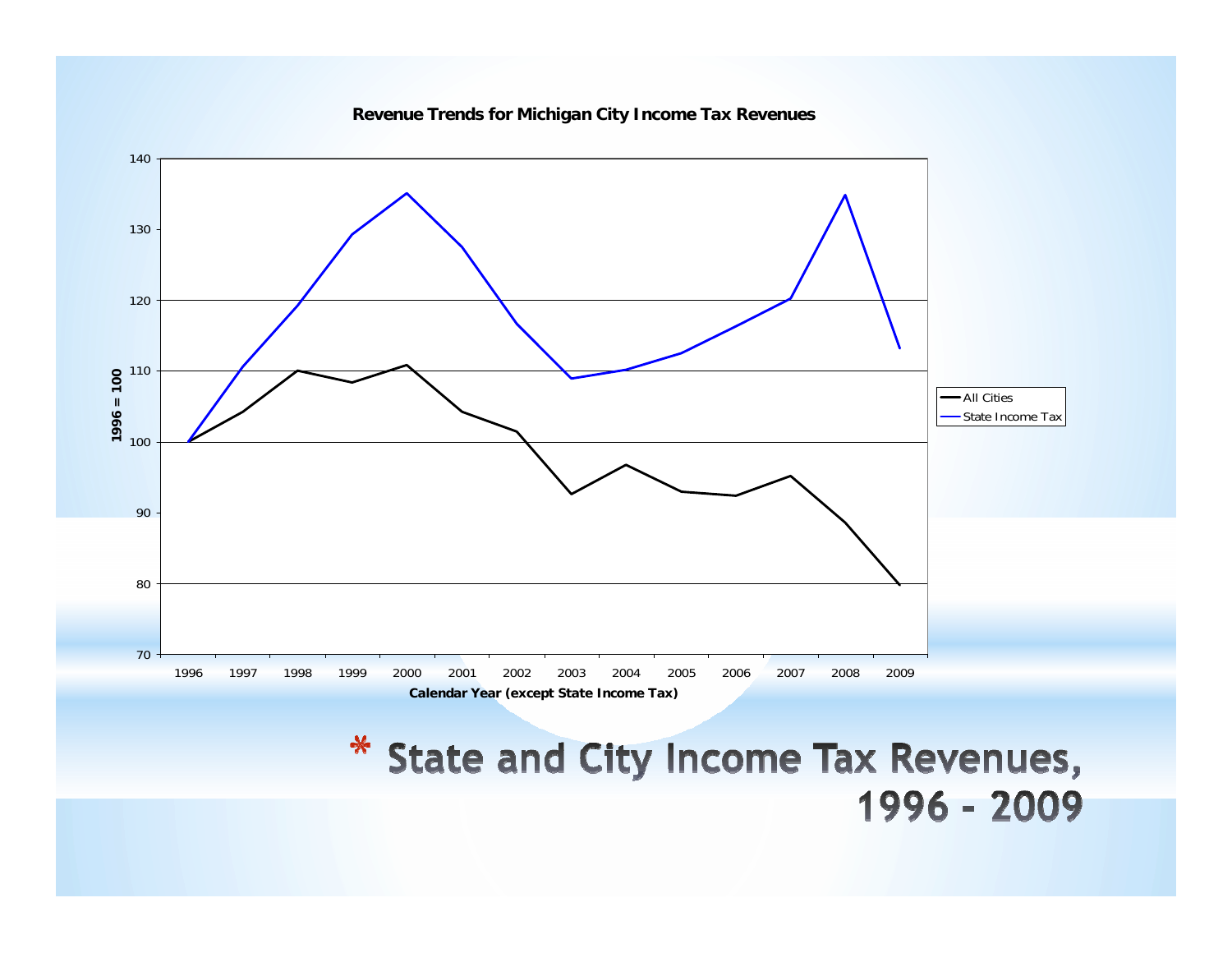

\* Actual & Foregone **State Revenue Sharing**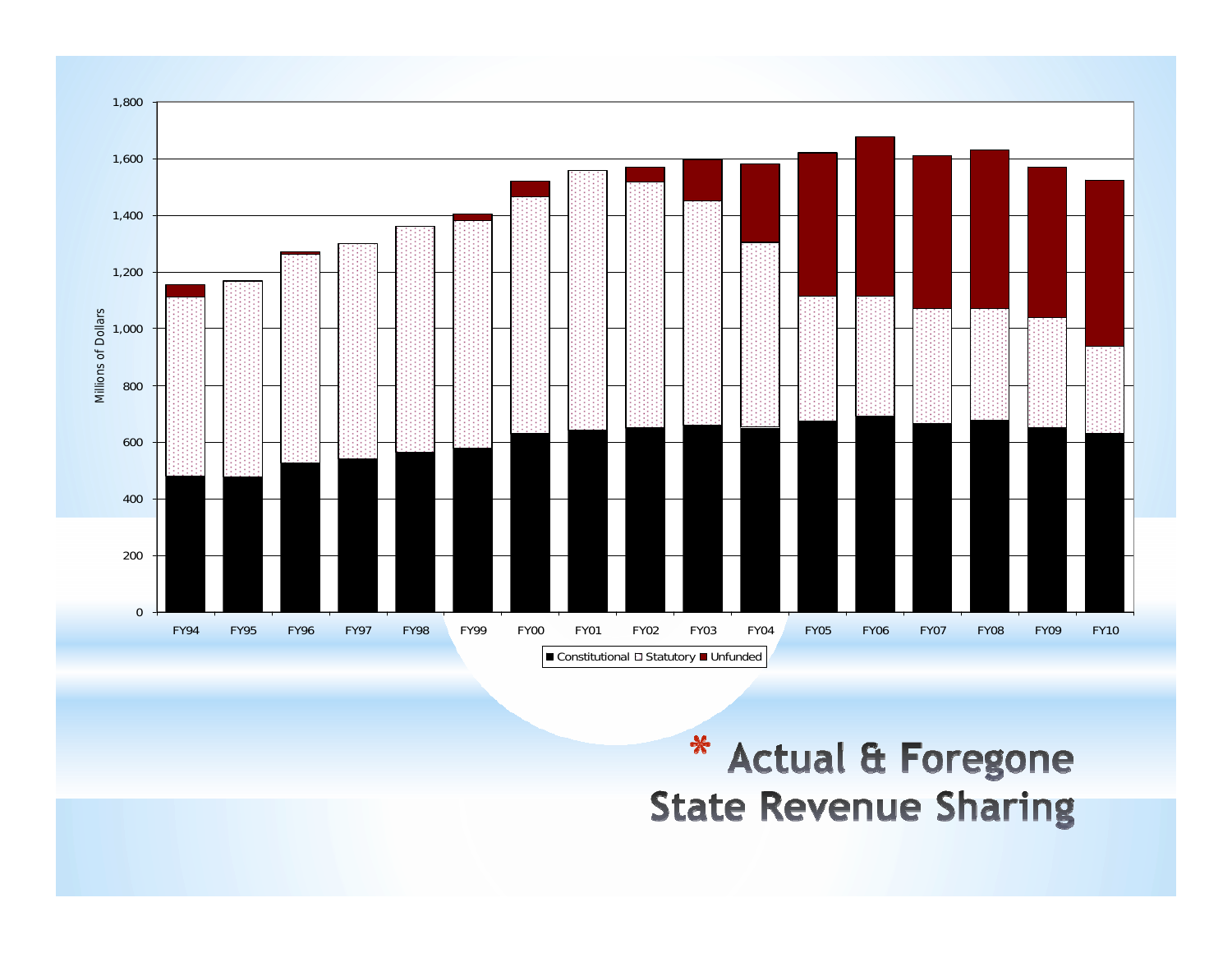## \*DDA Financing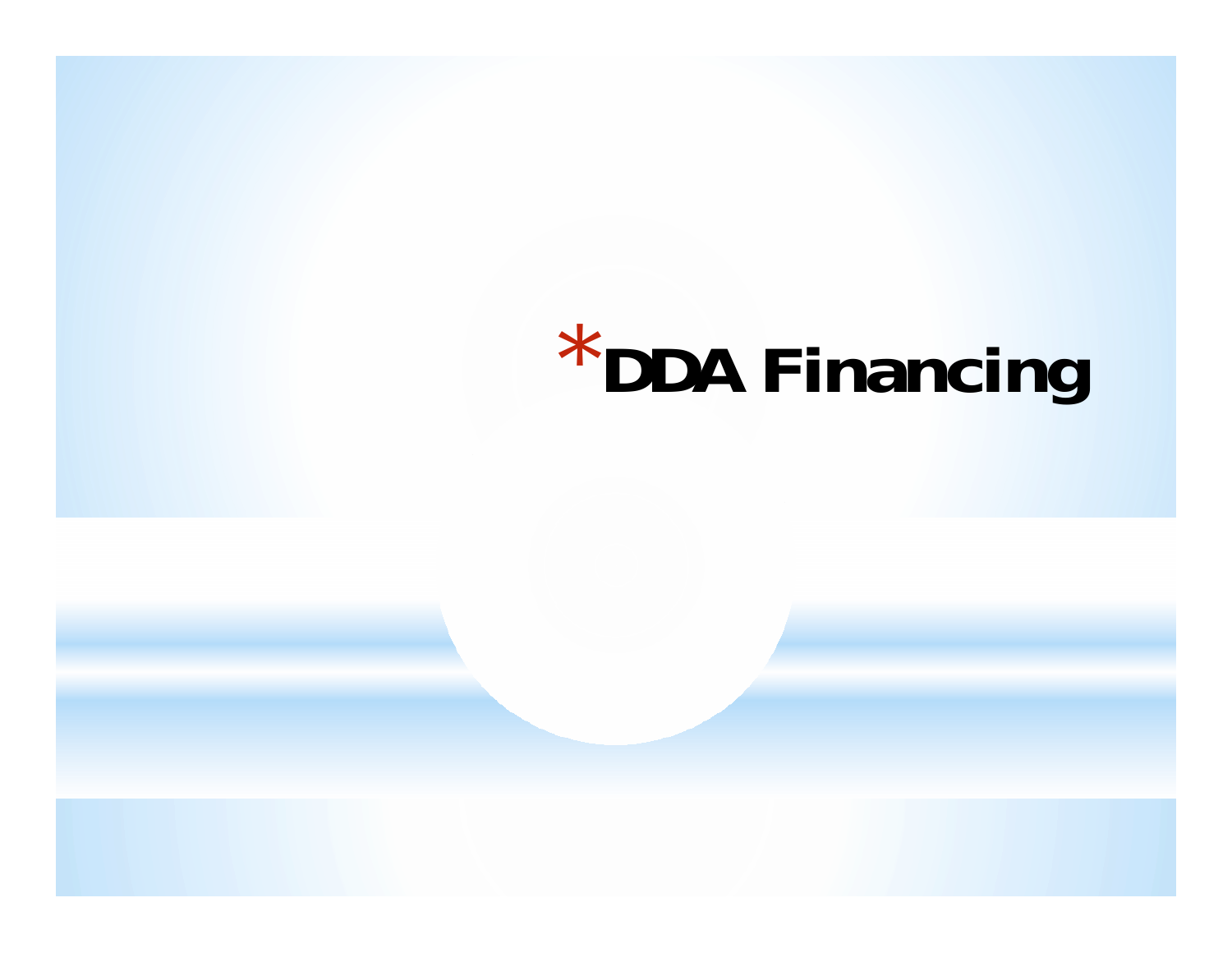- \*DDAs possess the authority to levy one mill tax on downtown properties
- \*DDAs possess the authority to capture growth in tax revenues

#### \* DDAs/Economic Development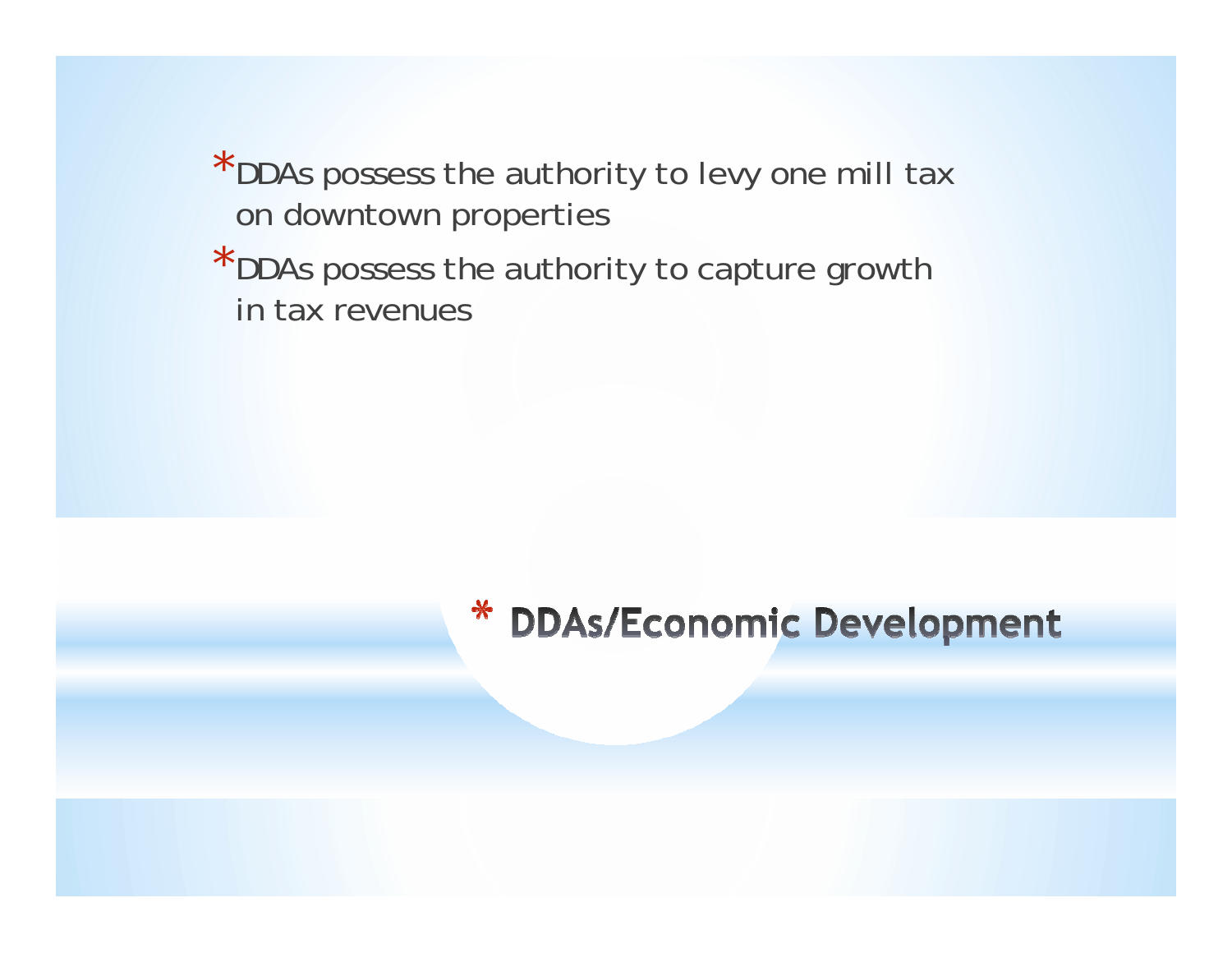- \*Subject to same erosion of tax base as other areas/taxes
- \*Proposals to exempt personal property from taxation

\*Primarily commercial and industrial properties

\*Used to fund administration, minor downtown improvements, etc.

# \*DDAs - 1 mill tax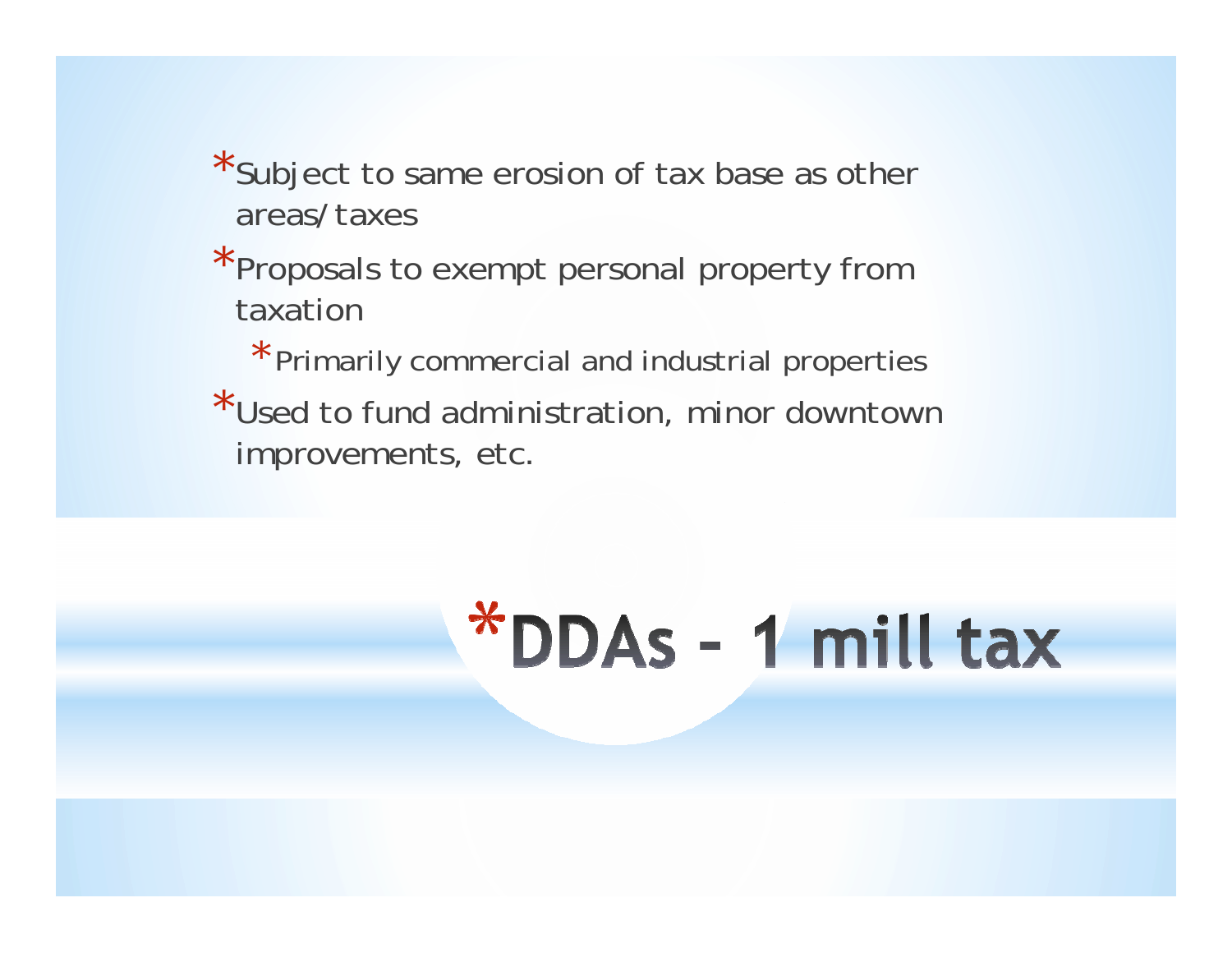- \*Major revenue source and most important aspect of DDAs
- \* TIF allows for the capture of property tax revenues from the levy by all local gov'ts on the increase of taxable value in the district over the base year
- \*Primarily used for infrastructure improvements in the district
	- \* Bonds sold to be repaid with captured tax revenues

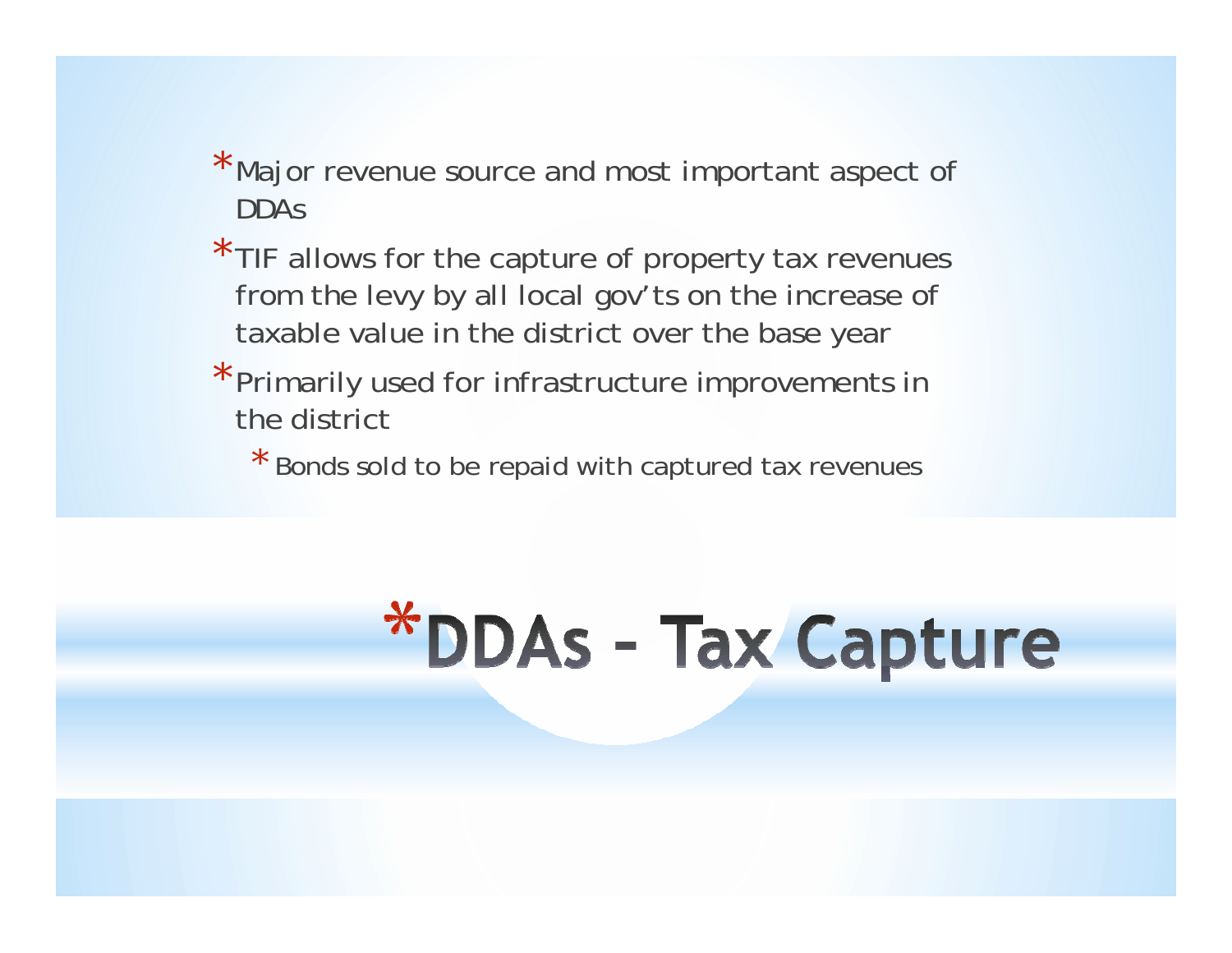# \* How are Local Governments **Reacting?**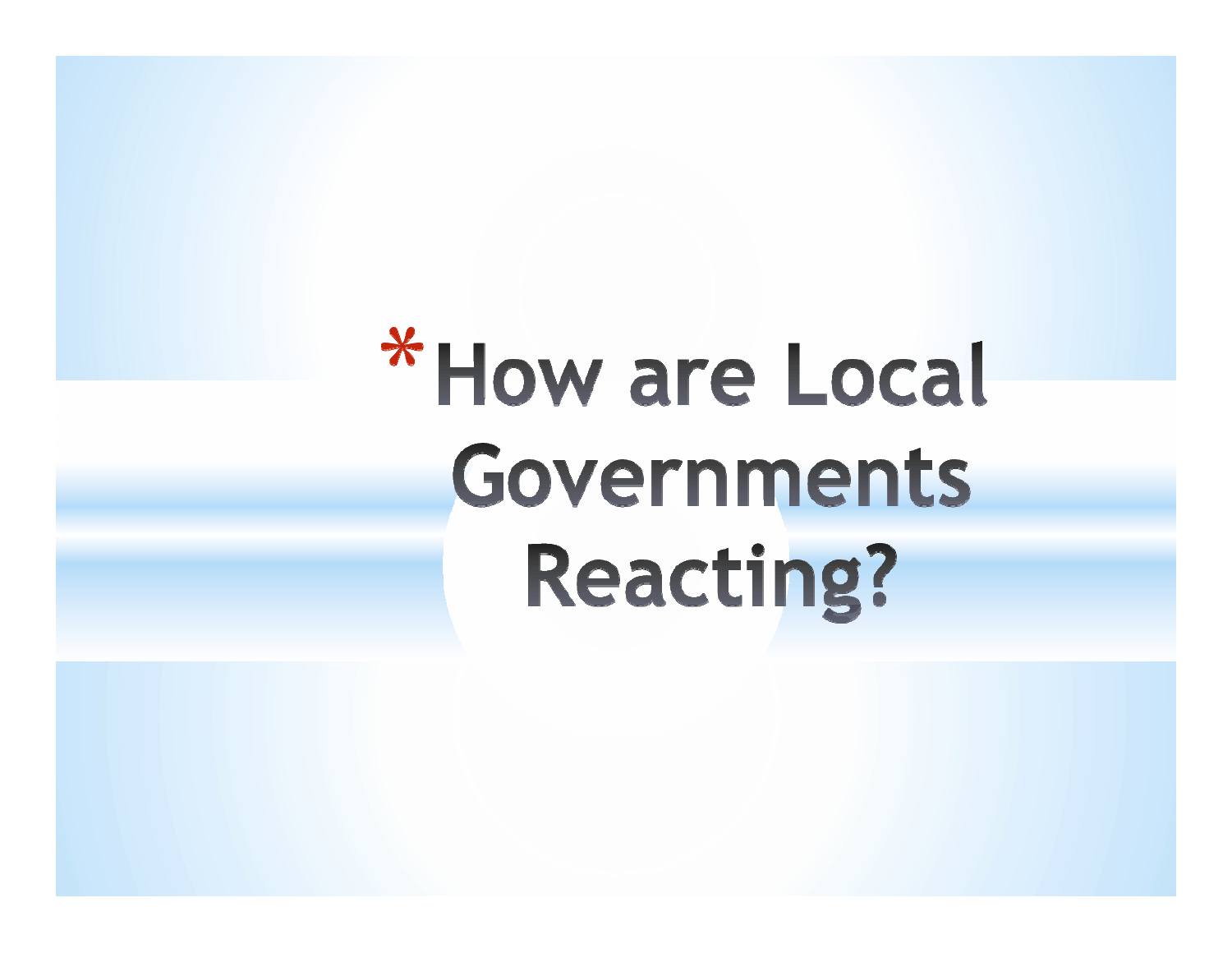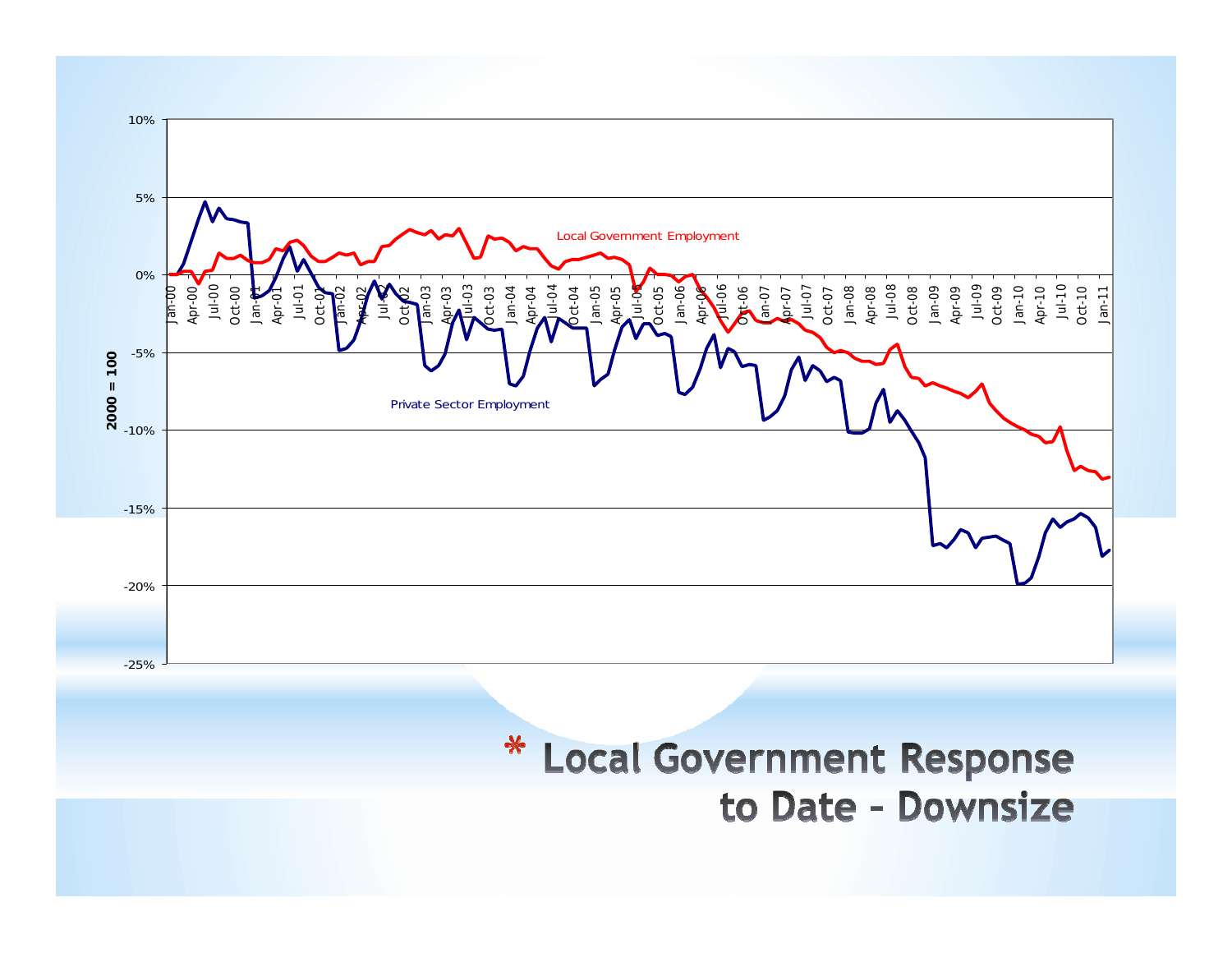\*Libraries \*Whole libraries (Troy) \*Library branches (Dearborn) \*Parks & Recreation programs \*Foregone infrastructure maintenance/improvement

### \*Elimination of Some **Services**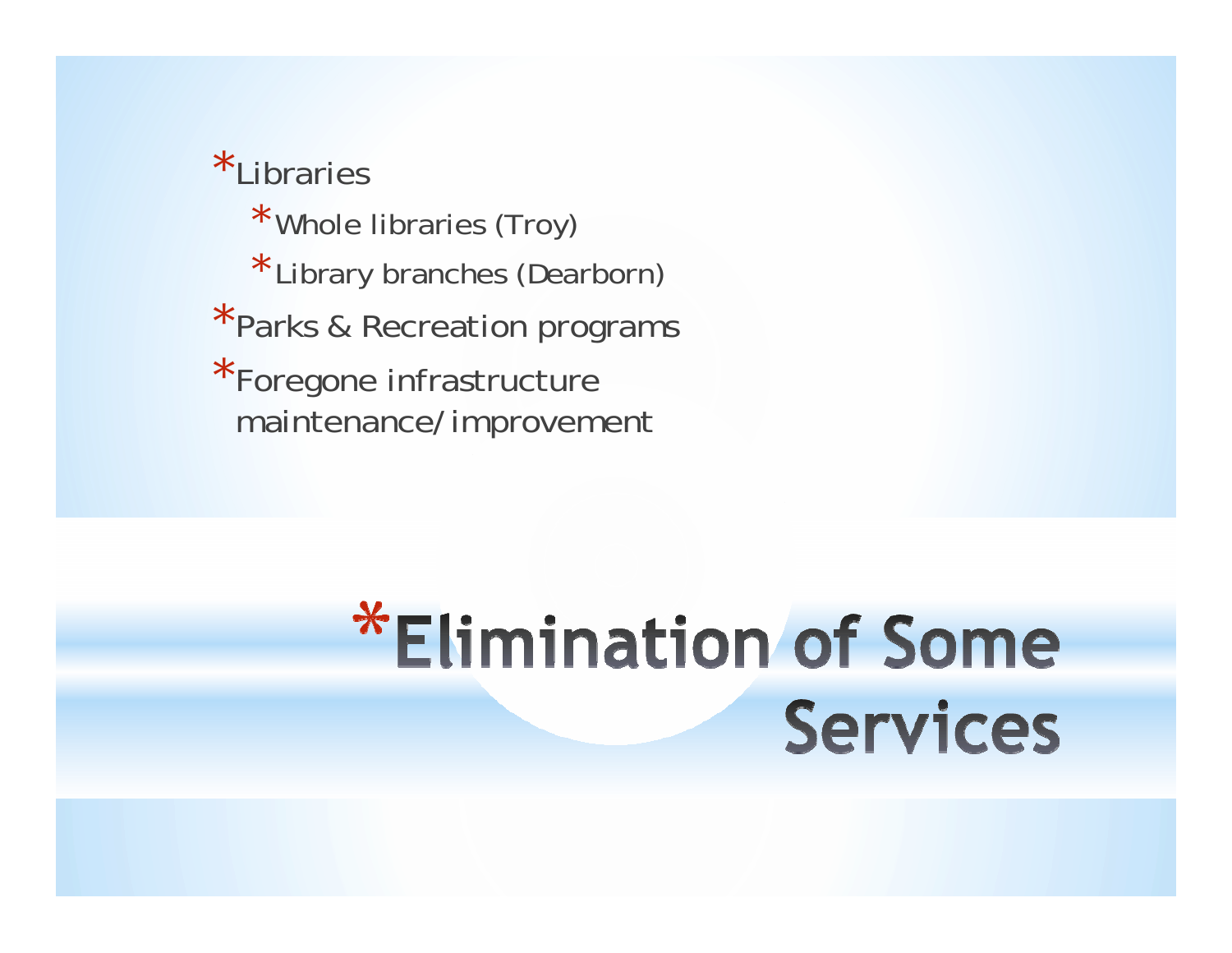\*Fewer police and firefighters than in 2001

- \*Less frequent grass cutting in summer
- \*Parking lines repainted once every 10 years instead of 5 years

\*Single street sweeping

### \* Performance of Some Services on a **Less Frequent Schedule**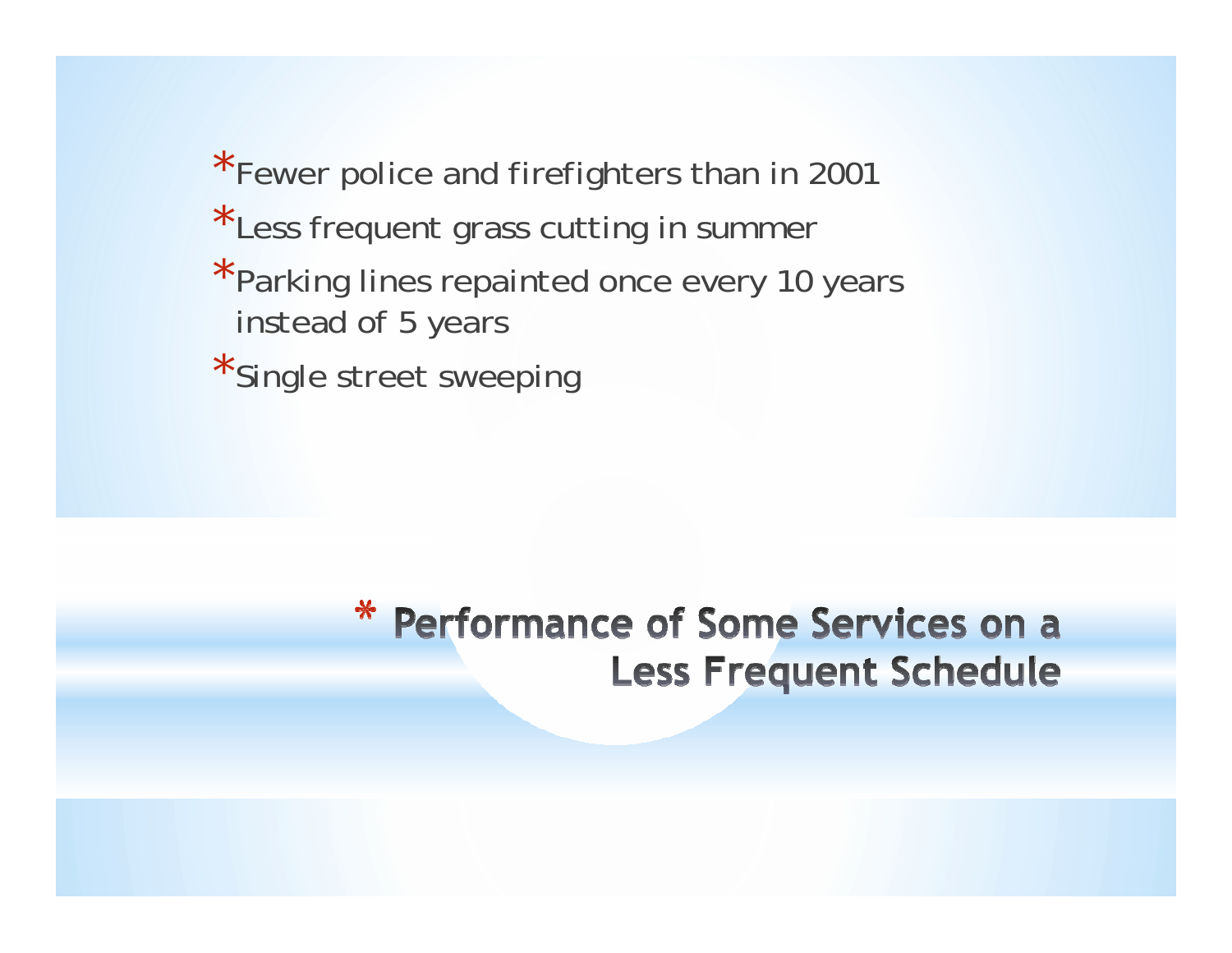### \***A Call to Action**

The Need for Volunteers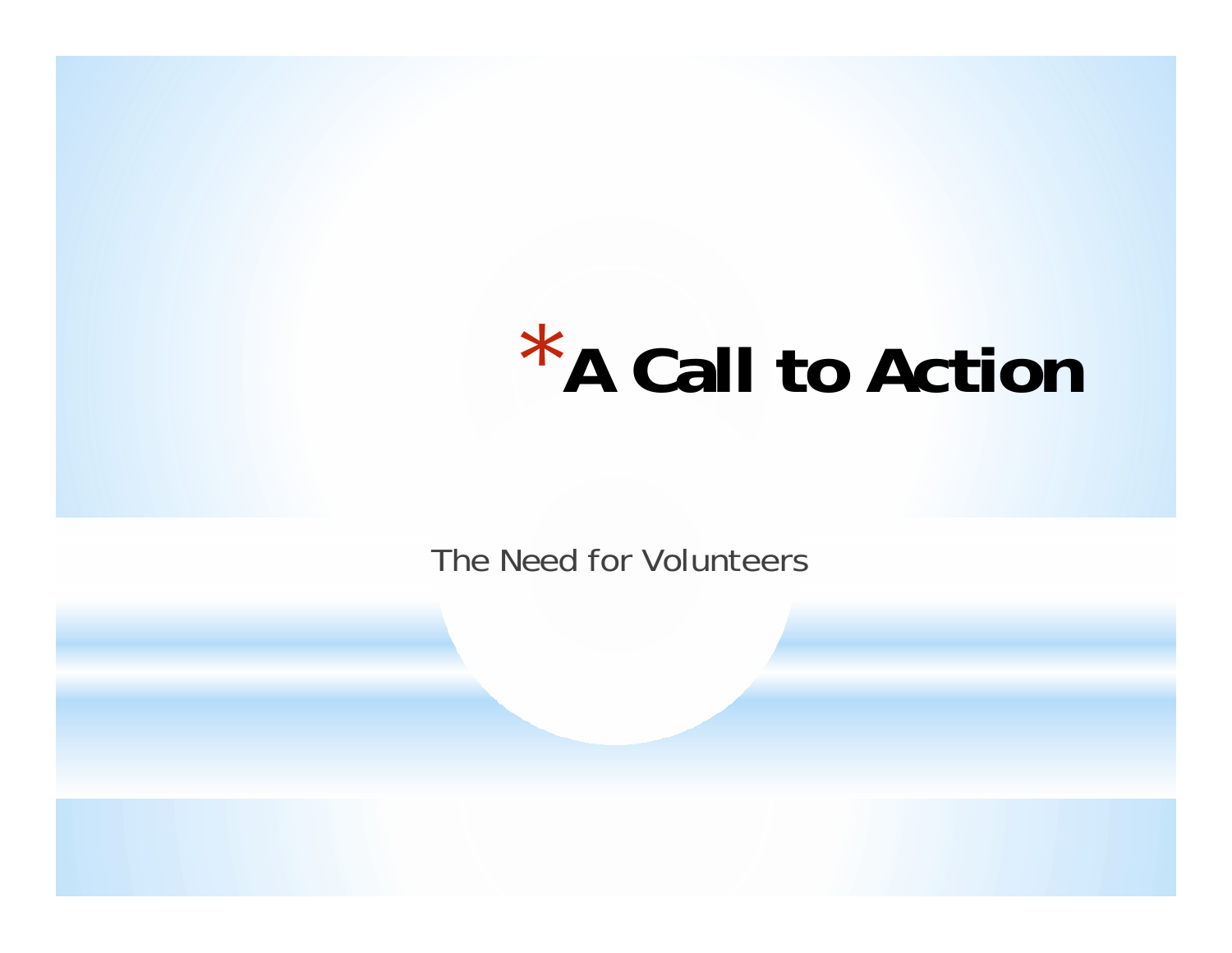\*This recession is changing the face of local government in Michigan

\*Many more services will either be

\* ended

\* scaled back

- \* provided collaboratively with neighboring communities
- \* provided with the help of volunteers
- \*This is not universally understood
	- \* **Need to share your city's story to get the word out to those from whom you want to draw volunteers**

## \*A Call to Action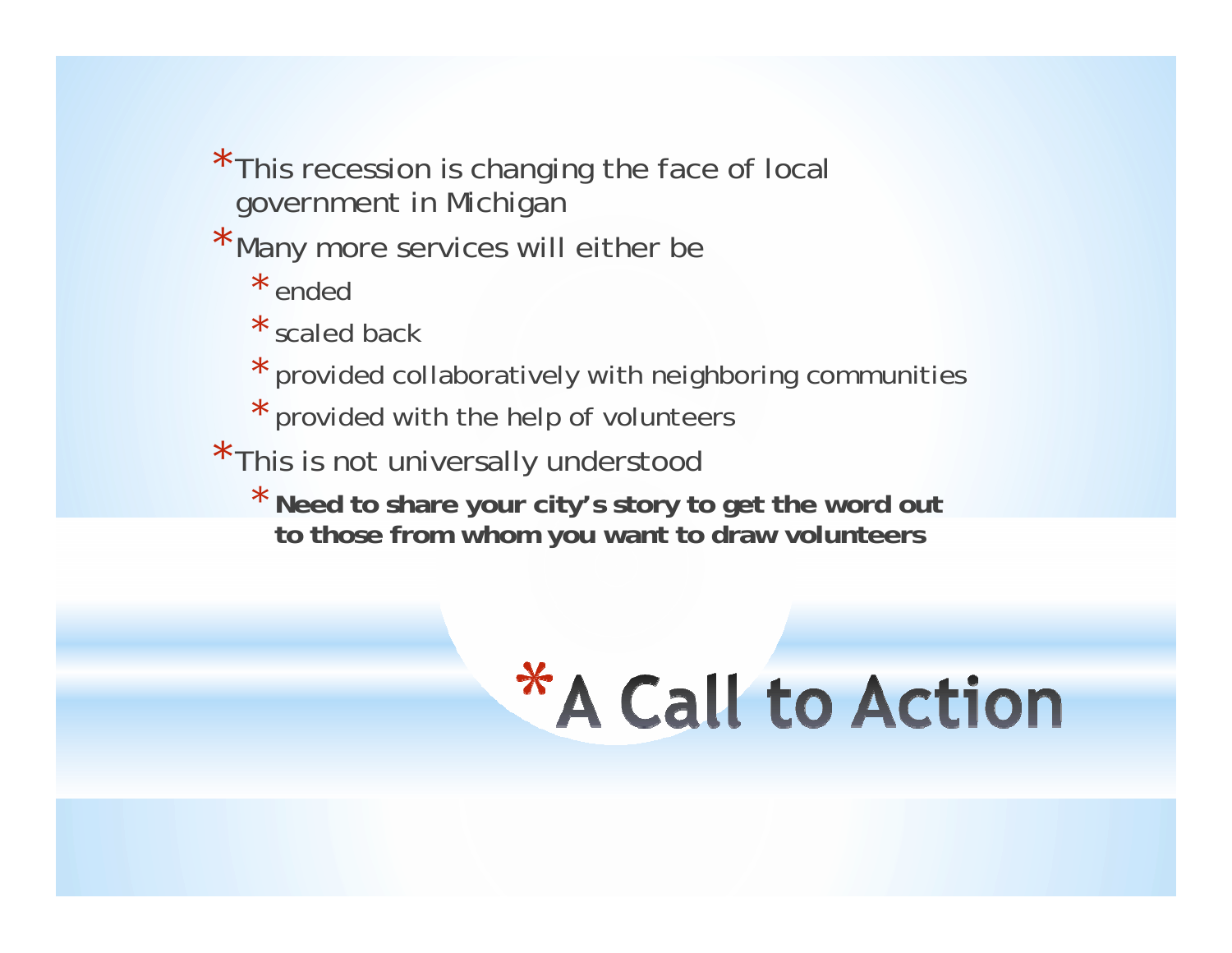\*Infrastructure\*Parks \*Streetscapes \*Street/Sidewalk Cleaning

\*Think adopt-a-highway type programs

#### \* How can Volunteers Help? What are the needs?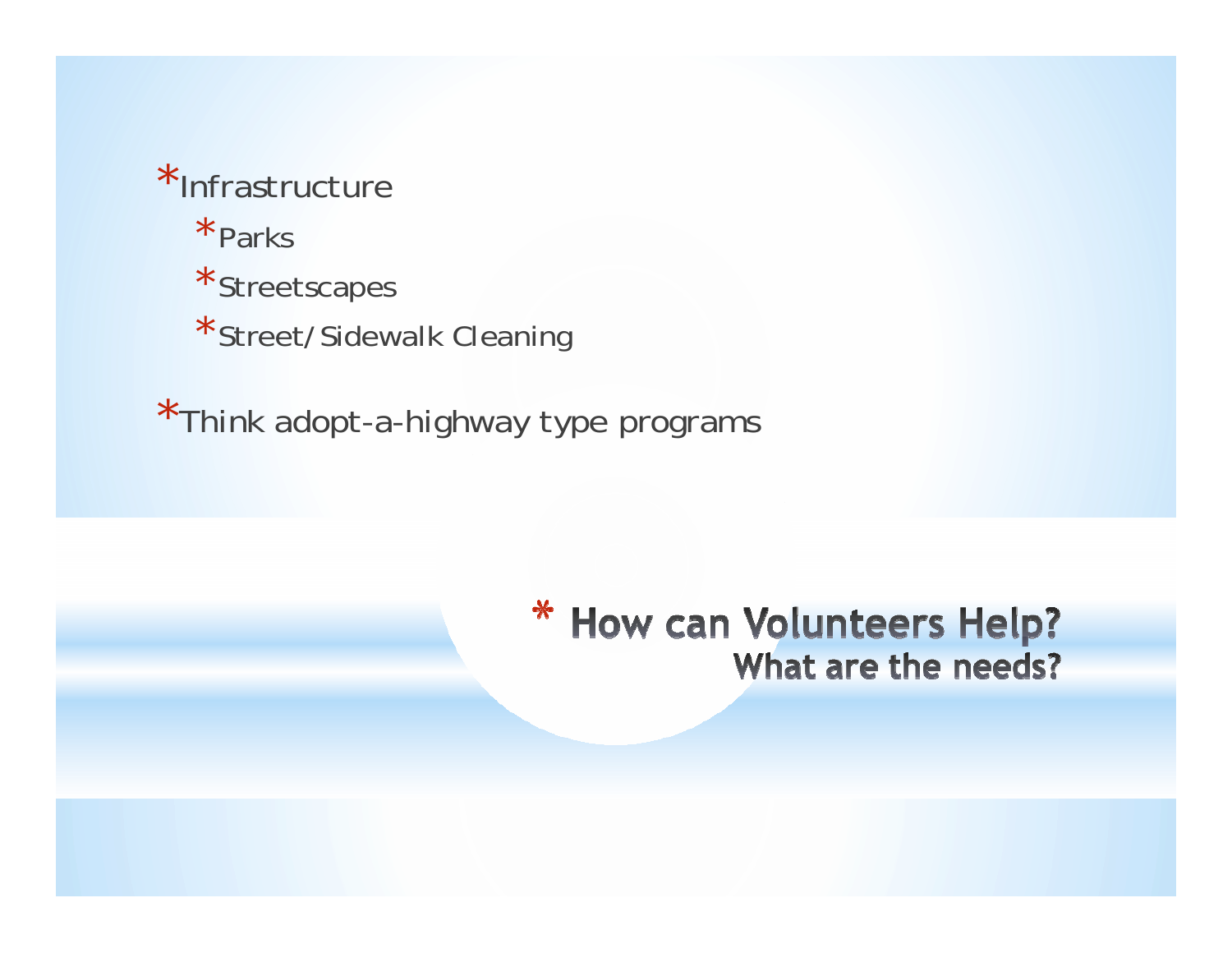\*Economic Development \*Ambassadors

### \*Need for Volunteers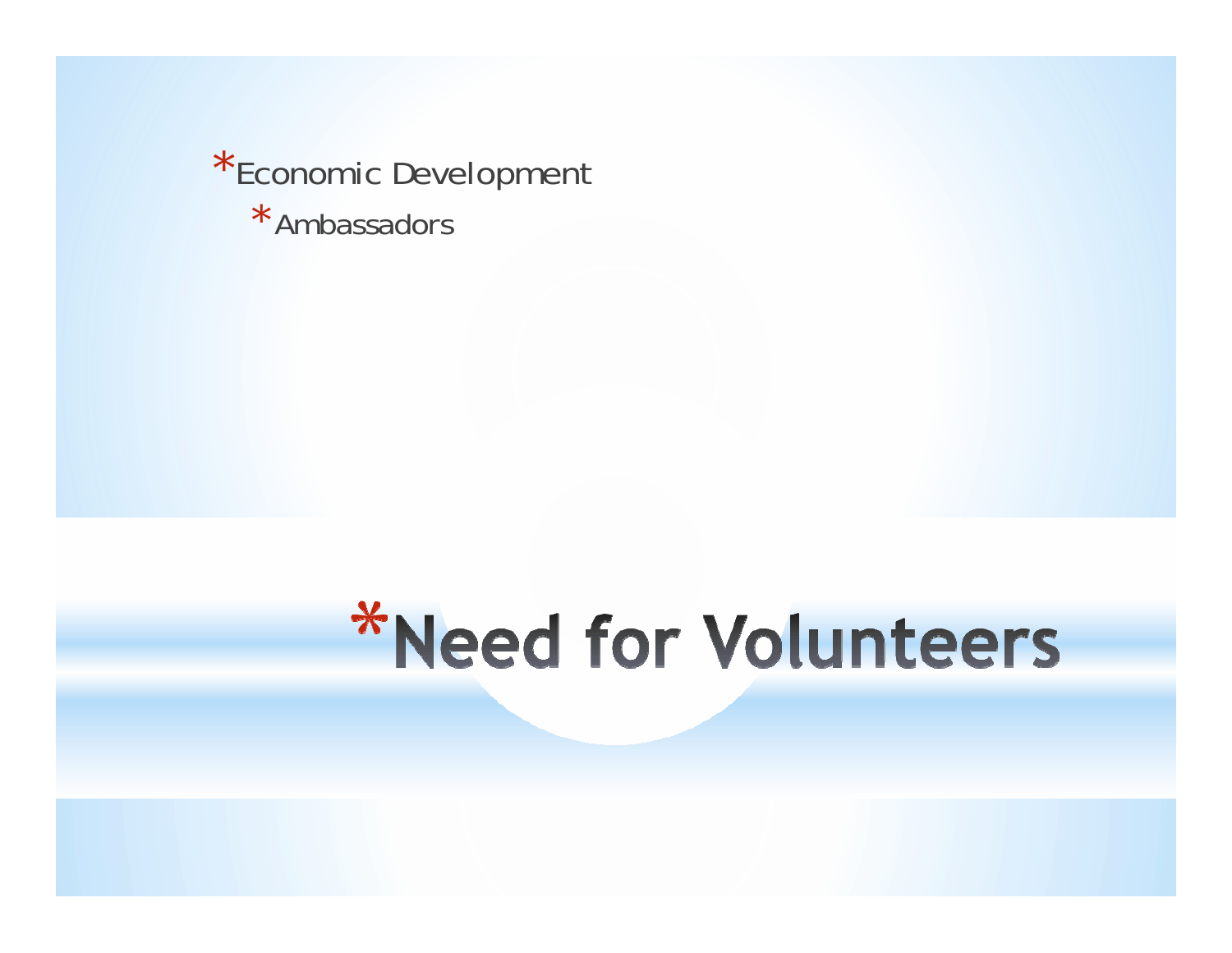\*City Business Functions \*Clerical \*Human Resources\*IT/Website\*Janitorial\*Other City Services \*Parks & Rec Programs \*Library

## \*Need for Volunteers